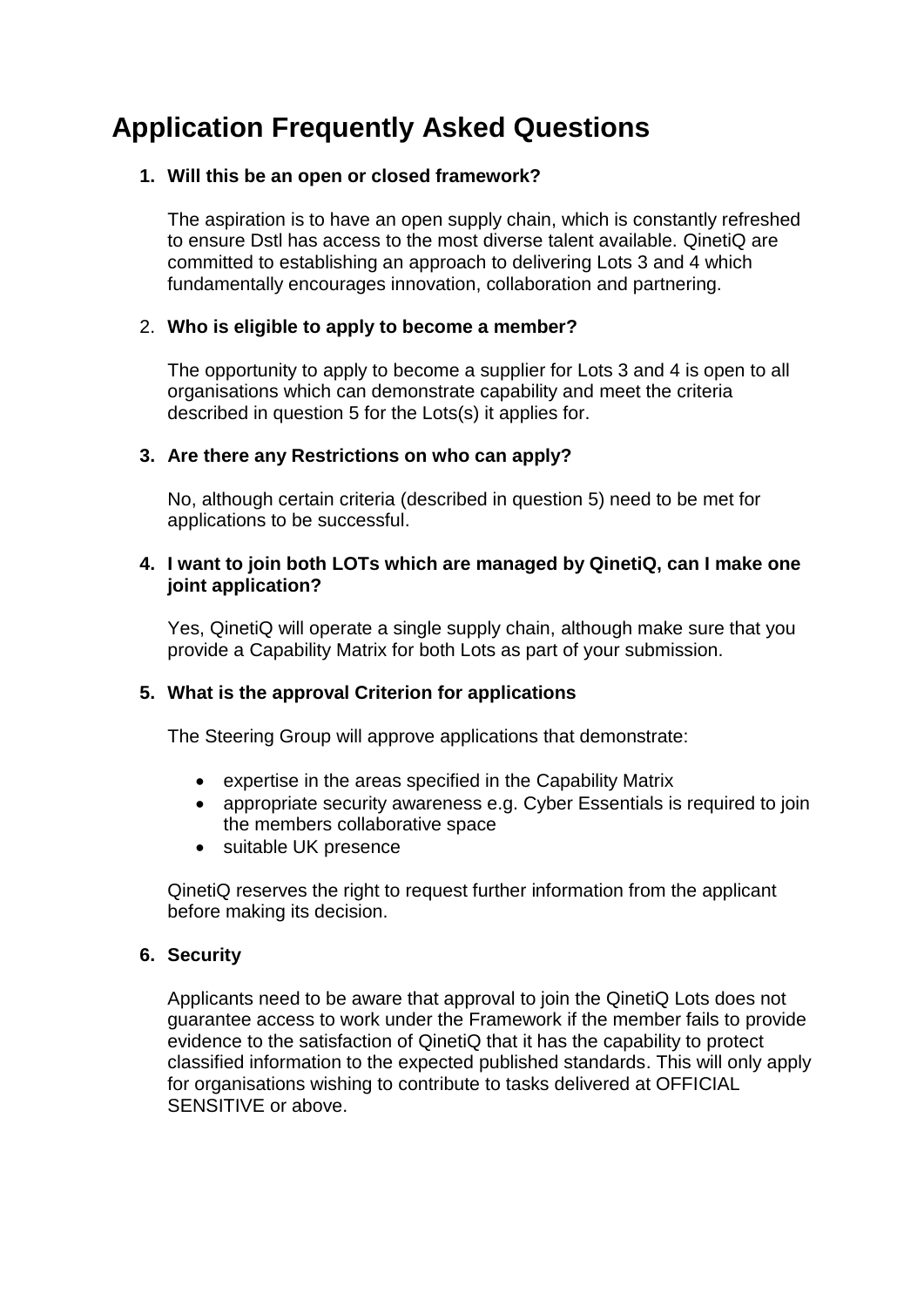## **7. How do I Apply?**

Please see details provided in the Supplier Application Form.

#### **8. How are Applications Assessed?**

Only fully completed applications will be assessed. You must supply all the application forms, in one email submission. These will then be assessed by QinetiQ and its Steering Group who will then either approve or reject the application based on the relevance of the capability matrix and initial prescreening checks.

#### **9. When are Applications assessed?**

Applications will be assessed on a continual basis throughout the life of the Framework, at a minimum of a quarterly basis.

#### **10.My application is unsuccessful, will I be able to appeal or re-apply?**

The decision of the panel will be final. If an application is rejected, feedback will be provided detailing the reason for rejection.

If the applicant has made a fundamental change to its application, the applicant may re-submit their application if they feel that the change addresses the reasons for rejection.

#### **11.My application is successful, what are the next steps?**

You will be invited to sign-up to the "Team Serapis" Collaboration Agreement. Once signed and returned, your organisation will be a member of Team Serapis community. Signature of the Collaboration Agreement will give your organisation visibility of the pipeline of tasks and events applicable to Lots 3 and 4.

At the same time, you will also be invited to sign-up to the QinetiQ Serapis Enabling Sub-Contract (ESC). This is the agreement which QinetiQ will use to contract for all tasks it manages under Serapis. Signature of this agreement will give your organisation the right to bid for and contract tasks.

#### **12.Are the agreements open to negotiation?**

QinetiQ will not negotiate the Collaboration Agreement or Enabling Sub - Contract. All organisations which join Team Serapis must join on the same contractual baseline.

#### **13.How will intellectual property (IP) be managed?**

IP will be managed on a Task by Task basis. At the commencement of all Tasks the IP conditions applicable to the Task will be clearly communicated